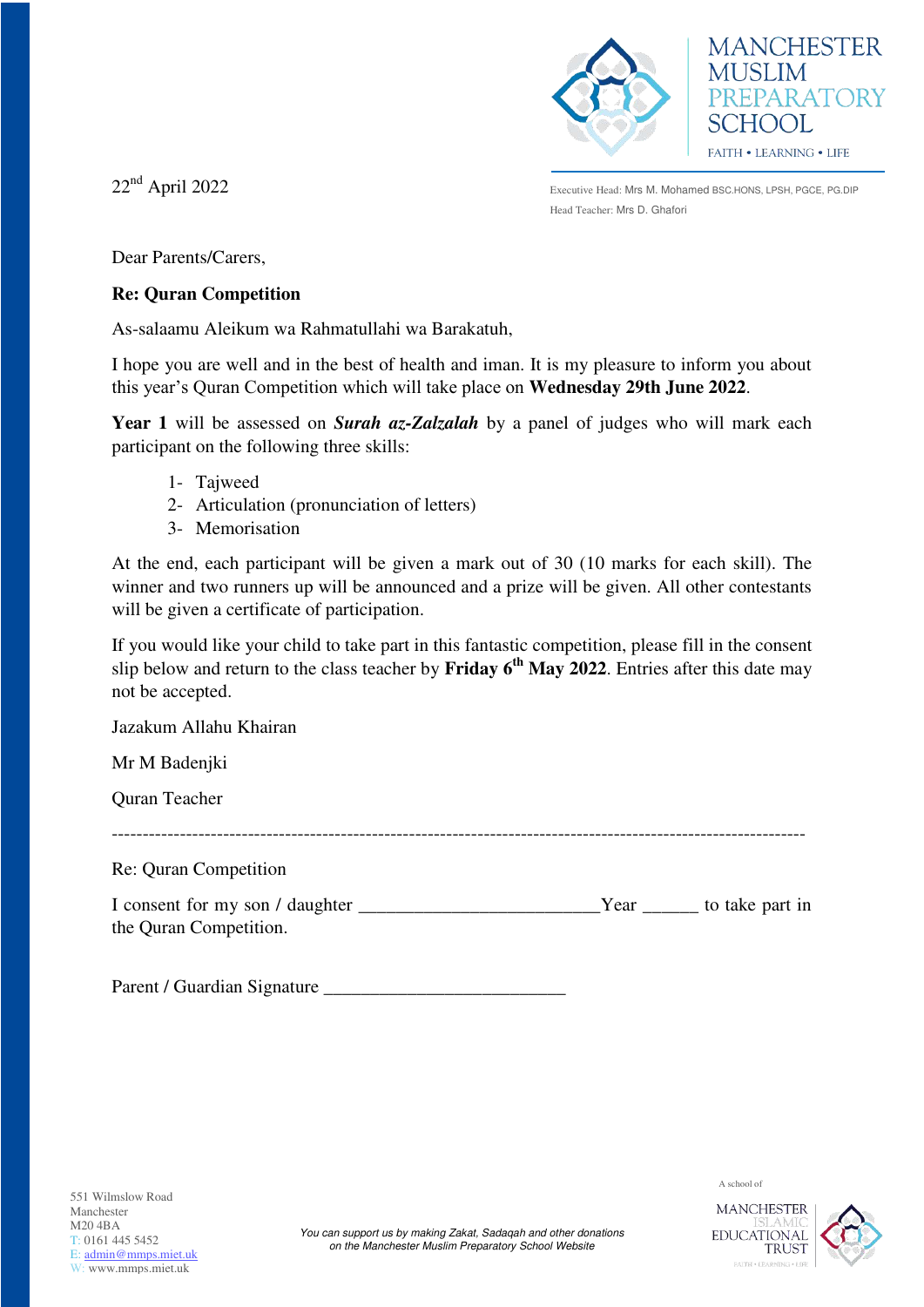



Executive Head: Mrs M. Mohamed BSC.HONS, LPSH, PGCE, PG.DIP

 $22<sup>nd</sup>$  April 2022

Dear Parents/Carers,

### **Re: Quran Competition**

As-salaamu Aleikum wa Rahmatullahi wa Barakatuh,

I hope you are well and in the best of health and iman. It is my pleasure to inform you about this year's Quran Competition which will take place on **Wednesday 29th June 2022**.

**Year 2** will be assessed on *Surah al-Bayyinah* by a panel of judges who will mark each participant on the following three skills:

- 1- Tajweed
- 2- Articulation (pronunciation of letters)
- 3- Memorisation

At the end, each participant will be given a mark out of 30 (10 marks for each skill). The winner and two runners up will be announced and a prize will be given. All other contestants will be given a certificate of participation.

If you would like your child to take part in this fantastic competition, please fill in the consent slip below and return to the class teacher by **Friday 6th May 2022**. Entries after this date may not be accepted.

Jazakum Allahu Khairan

Mr M Badenjki – Quran Teacher

Re: Quran Competition

I consent for my son / daughter The True of True Year True to take part in the Quran Competition.

----------------------------------------------------------------------------------------------------------------

Parent / Guardian Signature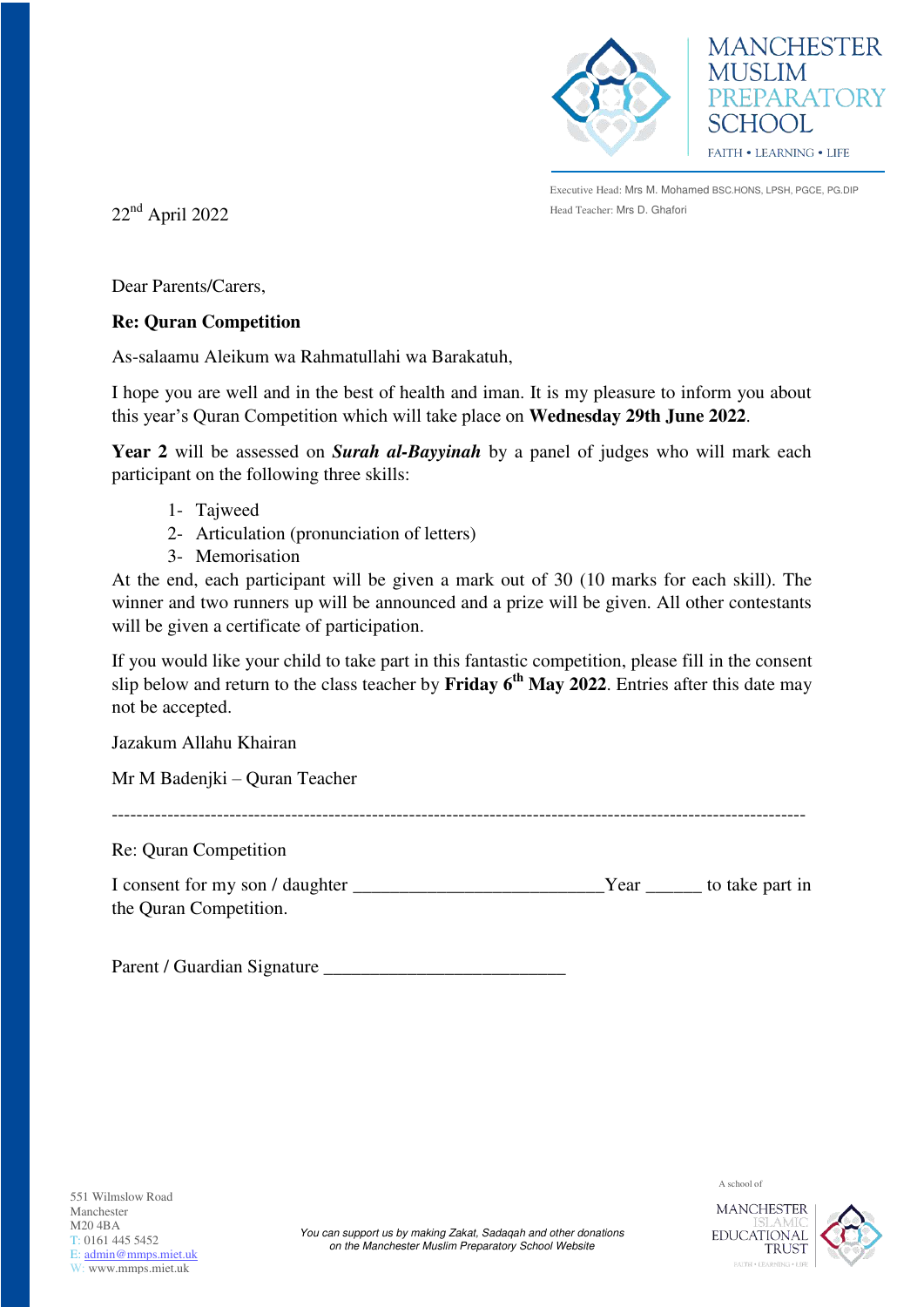



Executive Head: Mrs M. Mohamed BSC.HONS, LPSH, PGCE, PG.DIP Head Teacher: Mrs D. Ghafori

 $22<sup>nd</sup>$  April 2022

Dear Parents/Carers,

# **Re: Quran Competition**

As-salaamu Aleikum wa Rahmatullahi wa Barakatuh,

I hope you are well and in the best of health and iman. It is my pleasure to inform you about this year's Quran Competition which will take place on **Wednesday 29th June 2022**.

**Year 3** will be assessed on *Surah al-Balad* by a panel of judges who will mark each participant on the following three skills:

- 1- Tajweed
- 2- Articulation (pronunciation of letters)
- 3- Memorisation

At the end, each participant will be given a mark out of 30 (10 marks for each skill). The winner and two runners up will be announced and a prize will be given. All other contestants will be given a certificate of participation.

If you would like your child to take part in this fantastic competition, please fill in the consent slip below and return to the class teacher by **Friday 6th May 2022**. Entries after this date may not be accepted.

Jazakum Allahu Khairan

Mr M Badenjki – Quran Teacher

Re: Quran Competition

| I consent for my son / daughter | Year | to take part in |  |
|---------------------------------|------|-----------------|--|
| the Quran Competition.          |      |                 |  |

----------------------------------------------------------------------------------------------------------------

Parent / Guardian Signature

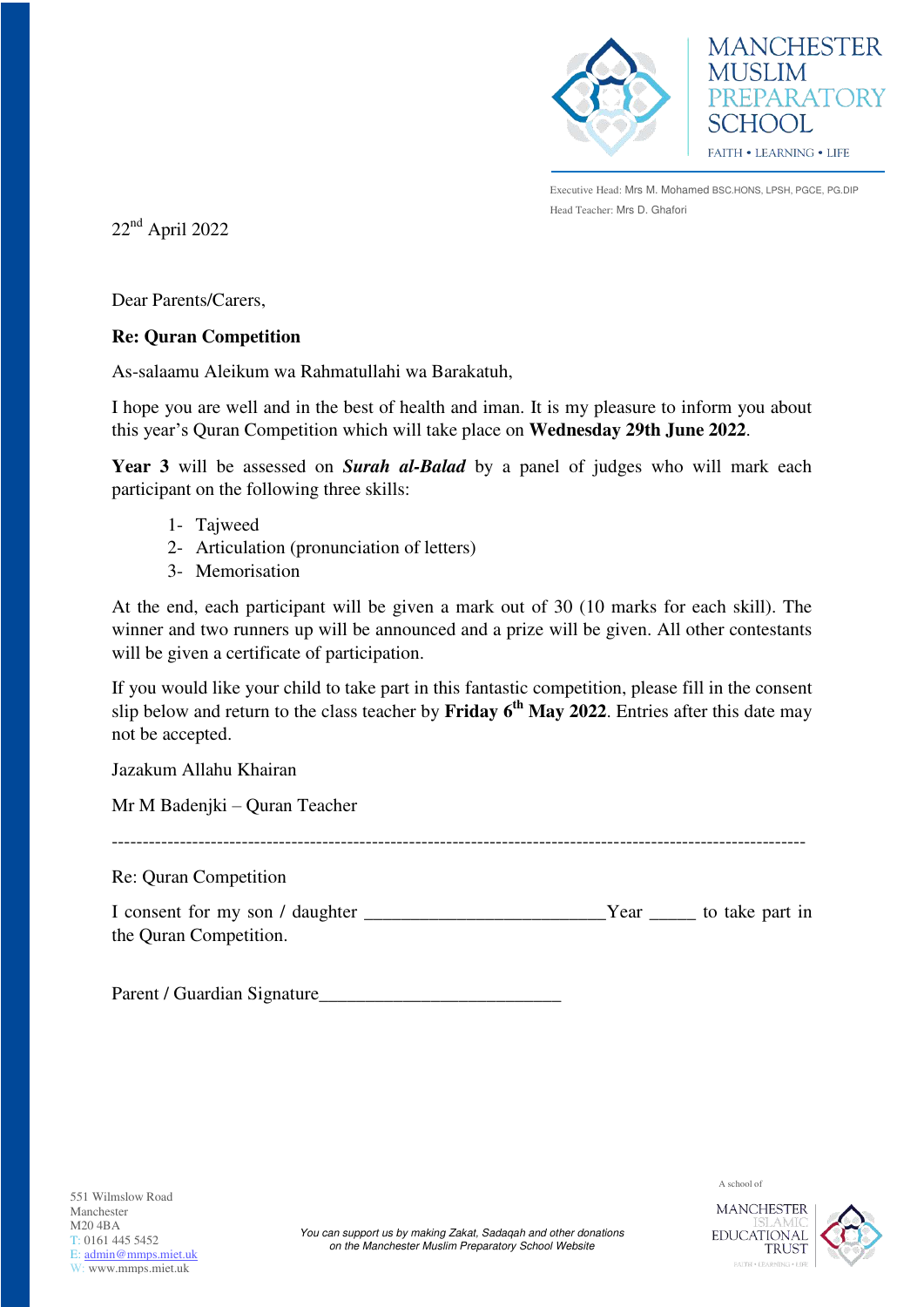



Executive Head: Mrs M. Mohamed BSC.HONS, LPSH, PGCE, PG.DIP  $22^{\rm nd}$  April 2022 Head Teacher: Mrs D. Ghafori

Dear Parents/Carers,

## **Re: Quran Competition**

As-salaamu Aleikum wa Rahmatullahi wa Barakatuh,

I hope you are well and in the best of health and iman. It is my pleasure to inform you about this year's Quran Competition which will take place on **Wednesday 29th June 2022**.

**Year 4** will be assessed on *Surah at-Tariq* by a panel of judges who will mark each participant on the following three skills:

- 1- Tajweed
- 2- Articulation (pronunciation of letters)
- 3- Memorisation

At the end, each participant will be given a mark out of 30 (10 marks for each skill). The winner and two runners up will be announced and a prize will be given. All other contestants will be given a certificate of participation.

If you would like your child to take part in this fantastic competition, please fill in the consent slip below and return to the class teacher by **Friday 6th May 2022**. Entries after this date may not be accepted.

Jazakum Allahu Khairan

Mr M Badenjki – Quran Teacher

----------------------------------------------------------------------------------------------------------------

Re: Quran Competition

| I consent for my son / daughter |  | Year ______ to take part in |
|---------------------------------|--|-----------------------------|
| the Quran Competition.          |  |                             |

Parent / Guardian Signature \_\_\_\_\_\_\_\_\_\_\_\_\_\_\_\_\_\_\_\_\_\_\_\_\_\_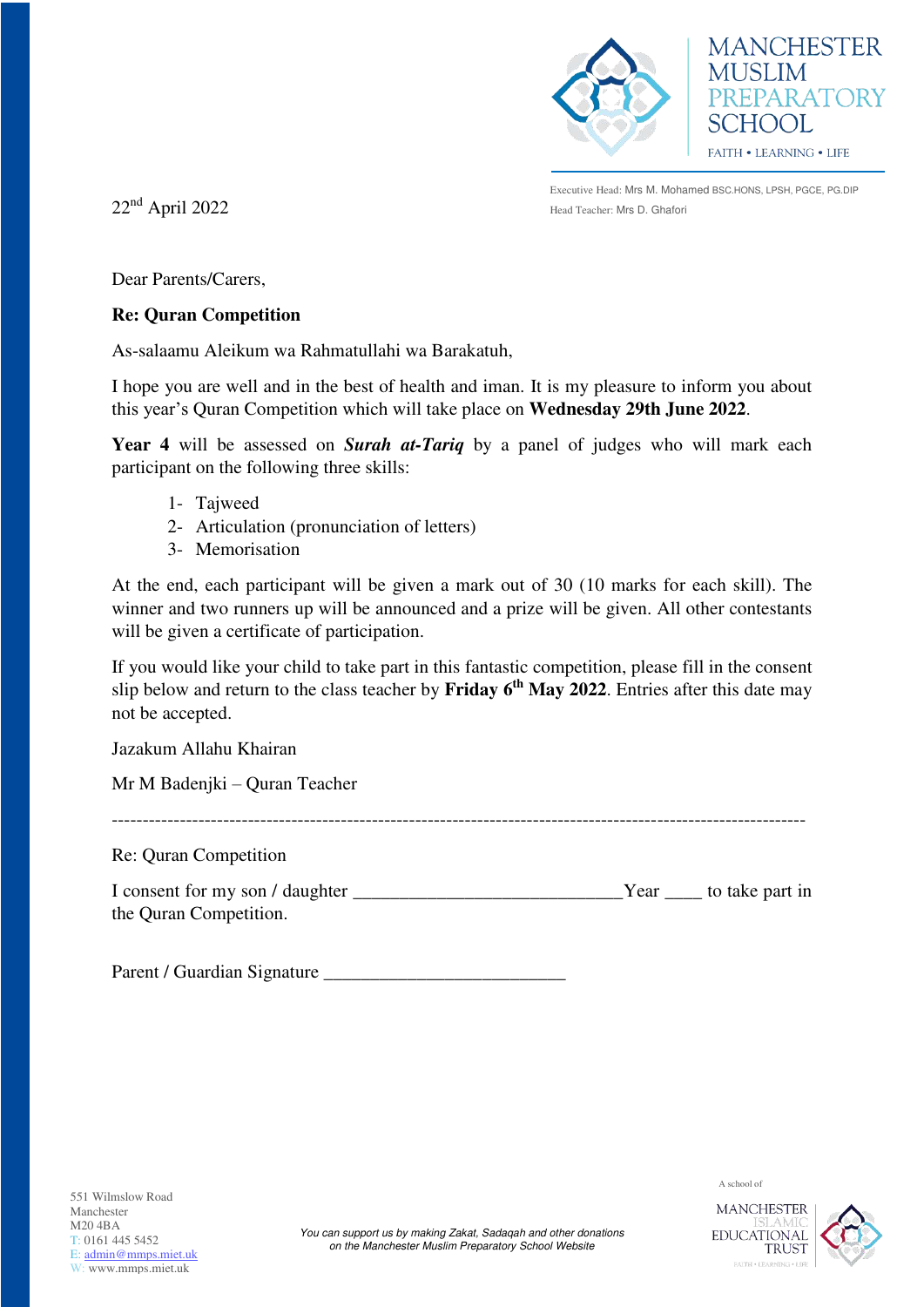



Executive Head: Mrs M. Mohamed BSC.HONS, LPSH, PGCE, PG.DIP  $22^{\rm nd}$  April 2022 Head Teacher: Mrs D. Ghafori

Dear Parents/Carers,

# **Re: Quran Competition**

As-salaamu Aleikum wa Rahmatullahi wa Barakatuh,

I hope you are well and in the best of health and iman. It is my pleasure to inform you about this year's Quran Competition which will take place on **Wednesday 29th June 2022**.

**Year 6** will be assessed on *Surah an-Naba* by a panel of judges who will mark each participant on the following three skills:

- 1- Tajweed
- 2- Articulation (pronunciation of letters)
- 3- Memorisation

At the end, each participant will be given a mark out of 30 (10 marks for each skill). The winner and two runners up will be announced and a prize will be given. All other contestants will be given a certificate of participation.

If you would like your child to take part in this fantastic competition, please fill in the consent slip below and return to the class teacher by **Friday 6th May 2022**. Entries after this date may not be accepted.

Jazakum Allahu Khairan

Mr M Badenjki – Quran Teacher

----------------------------------------------------------------------------------------------------------------

Re: Quran Competition

| I consent for my son / daughter | Y ear | to take part in the Quran |
|---------------------------------|-------|---------------------------|
| Competition.                    |       |                           |

Parent / Guardian Signature \_\_\_\_\_\_\_\_\_\_\_\_\_\_\_\_\_\_\_\_\_\_\_\_\_\_